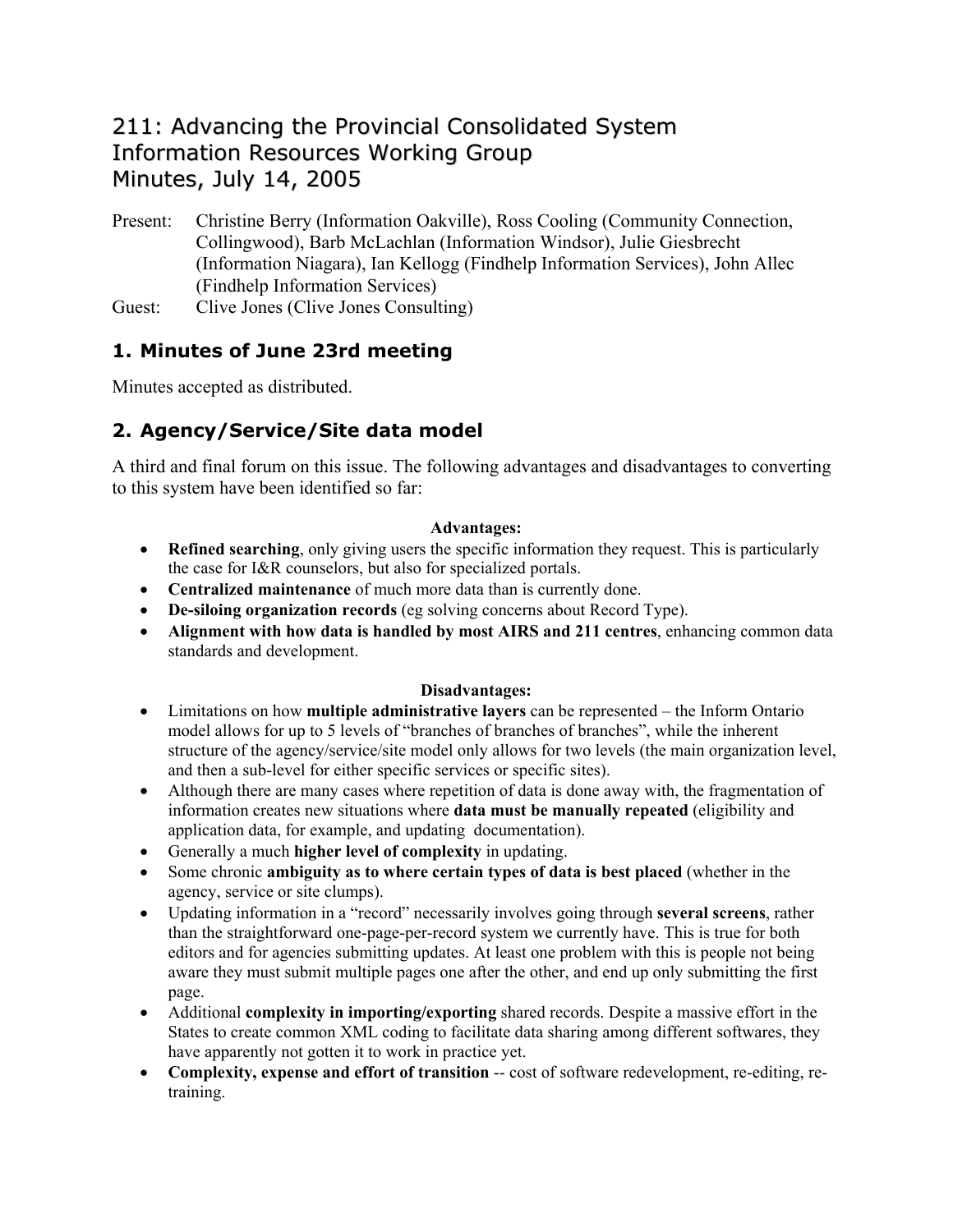#### **Unclear:**

• There are no known examples of such softwares that are **bilingual**. It would seem that trying to combine the complexities of a bilingual database with the complexities of the agency/service/site model would be very complex indeed!

Clive has been working on a couple of projects in the States where he's created records in the Refer software. The enhanced searching is certainly an important advantage, though perhaps encouraging centres to subdivide organizations into more program records would meet the same goal, along with continuing to enhance our existing softwares to make maintenance of duplicate information easier.

Regarding organization levels, most centres get around much of the problem by squeezing 2 or 3 organization levels into the main field, not too different from what is commonly done in Ontario ("Salvation Army. Services for Seniors").

He confirmed that importing/exporting among different softwares using the relational model is immensely complicated and hasn't been very successful so far. It is also a challenge for editors to manipulate the several convoluted pages and tables involved with updating a single "record", and people often have to print out a dozen or two pages in hard copy and work from those to make sure all the relational connections are appropriately made.

Similar challenges seem to face agencies providing updates using this sort of system, especially when submitting information on a new organization from scratch.

Ian pointed out that the Inventory of Programs and Services is actually more or less going in the opposite direction, leaving behind (at our suggestion) its old system of "deliverer" records relationally connected with "program/service" records, for records provided by InformOntario members.

Consensus that it seems we are already using more or less the best available database structure for our purposes.

John went over those guidelines we'd set up for ourselves for recommendations that might apply in this case:

- *Does the recommendation fit in with AIRS Standards?* Clive confirmed that the standards do not deal with database structures as a whole, only for their component parts and the need to assure appropriate data sharing can take place.
- *Can it be readily accommodated by both CIOC and non-CIOC users, and for importing and exporting?* Not an issue as it's what we're doing now.
- *Would it be scaleable and/or adaptable for a 211 system across Canada if necessary?* There is no reason the InformOntario model could not be adapted across Canada if necessary (in fact I&R centres in Kelowna, BC and Saint John, NB are using the CIOC software and therefore the IO data model). Although Calgary and Edmonton use the agency/service/site model, their softwares apparently differ in major ways, and as far as we know no other Canadian centres have adopted the model.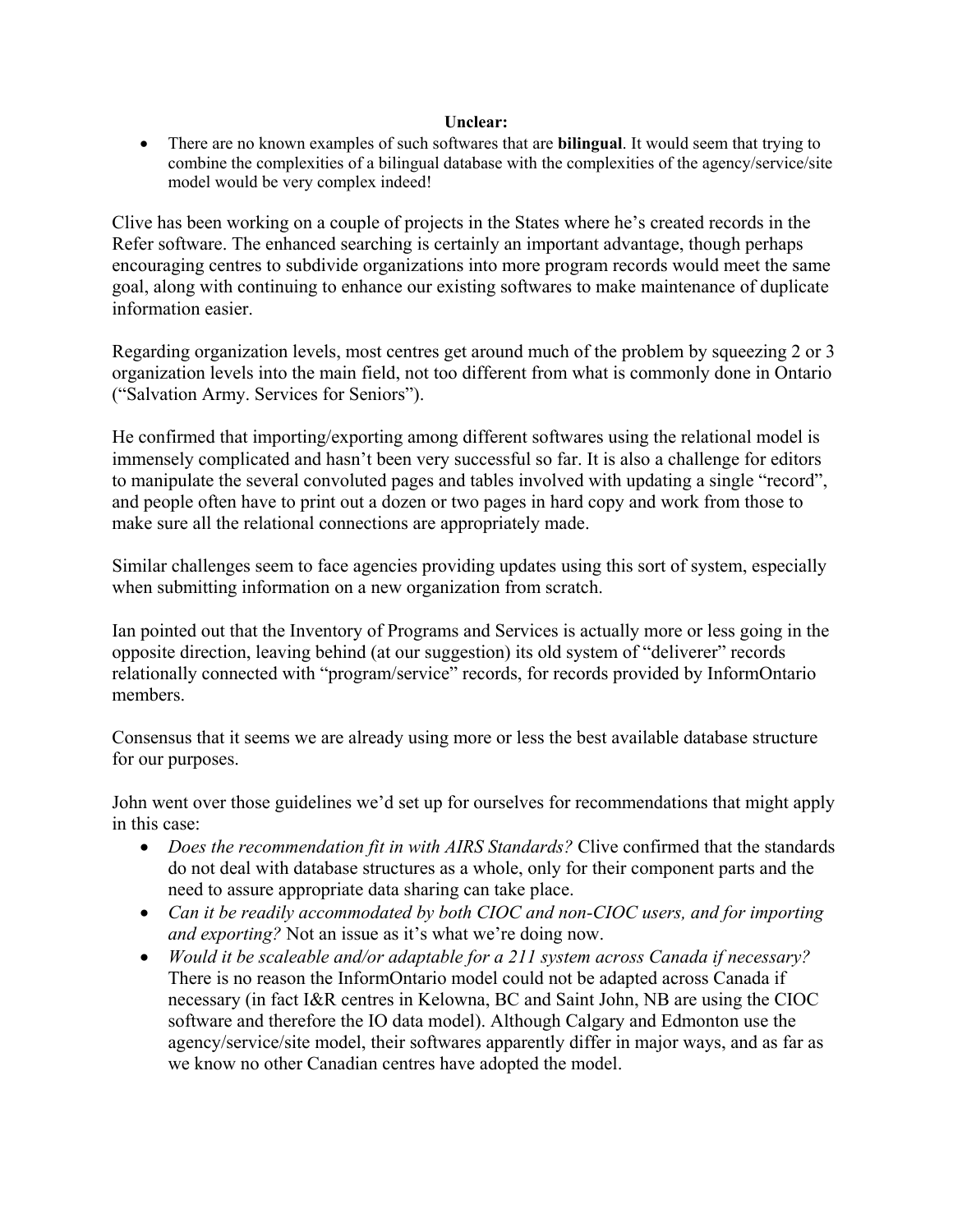The final guideline on recommendations is to appropriately consult the wider Ontario I&R community. John will draft a communication for the IC/IO and CIOC discussion boards, with as much context as necessary.

#### **3. Taxonomy update**

Clive asked for more volunteers to work with Kate and CIOC on the initial planning to incorporate the AIRS Taxonomy into CIOC, probably at the end of August. Barb, Ross and John will participate.

## **4. Naming authority**

The 1988 Name Authority is now available for reference, thanks to Barb via a copy Windsor got from Community Connection. Also, Christine has unearthed the federal government's interpretation of the AACR 2 rules for corporate bodies, from which the original InformOntario rules originated -- [http://www.collectionscanada.ca/6/18/s18-215-e.html.](http://www.collectionscanada.ca/6/18/s18-215-e.html)

## **5. Data elements and style – ORG1 in ALLCAPS**

The historic and current InformOntario standard is that Organization Name (ORG1) should be in ALL CAPS. Many centres have moved away from this to upper/lower case (Waterloo, Collingwood, London and Toronto for example), and the InformOntario Accreditation & Standards Committee had accepted this alternative in principle a couple of years ago. People are generally discouraged from using ALL CAPS on the Internet (to avoid seeming to "scream"), and data in upper/lower case can very easily be converted to ALL CAPS for particular uses, whereas the reverse is definitely not the case.

From their experience with setting up one-time transform rules, Ross and Ian could provide assistance to centres needing to convert from ALL CAPS. Kate could probably provide a quick estimate on how much of her time would be involved for her to take care of this for CIOC members, and it may not be very much. As Julie pointed out, though, someone needs to figure out who would be paying for such work resulting from any changes we're making to existing standards.

We also need guidelines for consistency in what words not to capitalize ("and", "of", etc) – perhaps Canadian Style has something.

### **6. Data elements and style – new "bulletin" field**

There are currently two fields in the IO model for non-data "notes" to database users. The "Internal Memo" is typically used by researchers and editors, while the "Comments" field is typically used by centres for internal bulletins to staff providing I&R – although Toronto uses it for bulletins to the public ("Closed for renovations until September 30<sup>th</sup>"); other centres do not currently have public bulletins.

Consensus that since there are three distinct potential targets for such notes, there should be three clearly distinct fields (i.e. that a "public notice" field should be added), particularly for efficient data sharing and telephone cross-coverage.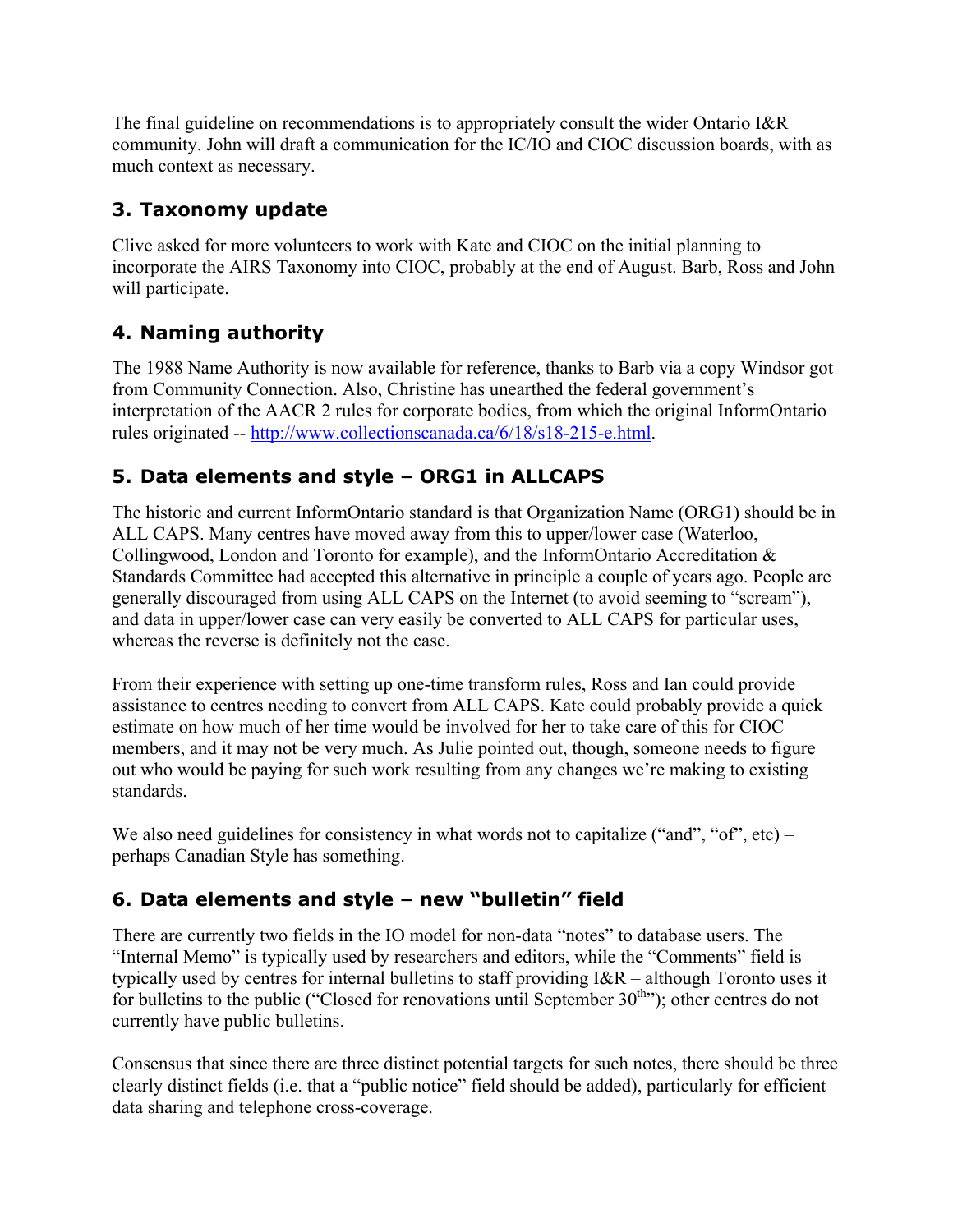Most group members are generally satisfied with the existing names for the current two fields "Comments" and "Internal Memo" especially as that is what people are used to. John disagrees and finds the names vague and confusing, especially with a third field to be added, and feels strongly that it would be unsatisfactory to have field names that are not self-explanatory when they could be, and require users to go to explanatory descriptions to figure out the differences.

Some suggestions were "Public Comments", "Public Alert", "Database Memo", "I&R Memo" "I&R Comments". We should resolve in time for the next CIOC release in the fall; again there were concerns about the costs such changes would involve and where the necessary funds would come from.

#### **7. Data elements and style – record type**

Barb has developed a draft document on definitions for this resulting from work Windsor's done lately along the lines of discussions this group has had earlier, particularly around coding "branches" vs "programs".

This brought up the larger question of how we should recommend organizing listings for agencies that straddle all or much of the province (for example Canadian Mental Health Association). It became clear that it's not unusual for some centres to do the following for their local service:

| <b>ORG1:</b> | Canadian Mental Health Association |
|--------------|------------------------------------|
| <b>ORG2:</b> | Niagara Branch                     |

even though there is not a separate record that is just:

**ORG1:** Canadian Mental Health Association

This is very unlike the practice in Toronto, where the first example would be forbidden unless there is a separate record such as the second example. In the same situation as above, Findhelp would list:

**ORG1:** Canadian Mental Health Association. Toronto Branch

However the first style would seem to better accommodate meshing all our records together, and make fitting a provincial office record imported from another CIC with a local CIC's own record for its local office very easy. We will explore that further, especially seeing what happens shortly when province-wide data is loaded into the newest version of CIOC for the first time.

One issue this brings up is that where there are both national and provincial levels of interest, does that mean the "city" level would need to be pushed down to the  $3<sup>rd</sup>$  level? E.g.:

| ORG1: | Can Red Cross Society   |
|-------|-------------------------|
| ORG2: | <b>Ontario Division</b> |
| ORG3: | Halton Branch           |

We will hold on to Barb's document while Ian proceeds with investigations along these lines.